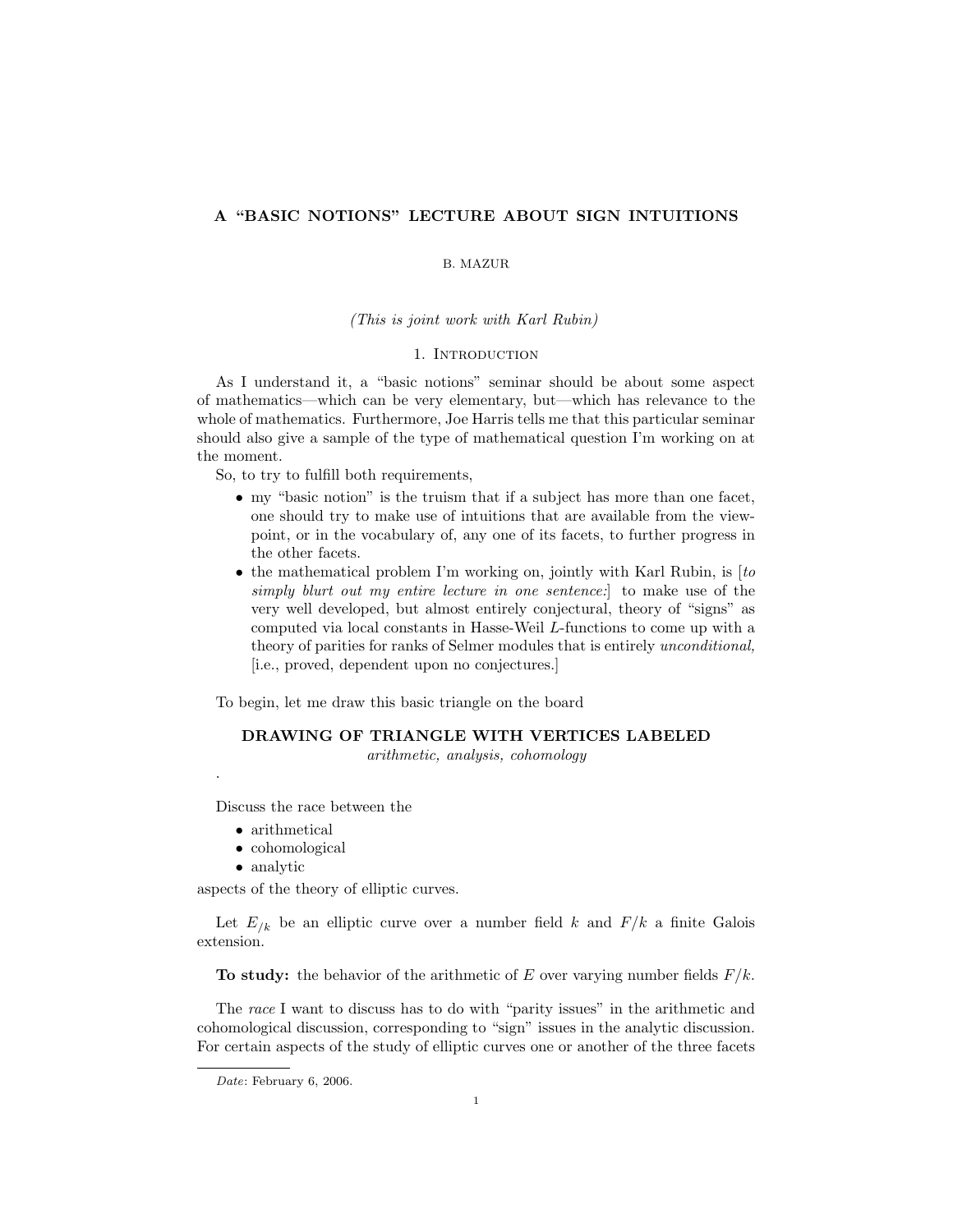(arithmetic, cohomological, analytic) are "ahead" of the others and therefore can be used to motivate progress in the "lagging" two facets.

## 2. On the arithmetic side

The basic arithmetic question connected with an ellipic curve  $E$  over a number field F is the **Mordell-Weil group**  $E(F)$ ; that is, the (finitely generated, abelian) group of F-rational points of E. The fundamental numerical invariant of  $E(F)$  is the Mordell-Weil rank

$$
r^{\text{arith}}(E;F) := \dim_{\mathbf{Q}}(E(F) \otimes \mathbf{C}).
$$

More delicately, since  $E(F) \otimes \mathbf{C}$  is natural a G-representation, we can, for any (C-valued) character  $\tau$  of a continuous representation of G, also consider

$$
r^{\text{arith}}(E; \tau) :=
$$
 the multiplicity of  $\tau$  in  $E(F) \otimes \mathbf{C}$ .

# 3. On the cohomological side

Here one chooses a prime number p and one forms the p-Selmer module  $\text{Sel}_n(E; F)$ that fits into the exact sequence,

$$
0 \to E(F) \otimes \mathbf{Q}_p/\mathbf{Z}_p \to \mathrm{Sel}_p(E; F) \to \mathrm{Sha}(E; F)[p^{\infty}] \to 0,
$$
 and forms the  $\bar{\mathbf{Q}}_p[G]$ -module

$$
S_p(E;F):=\operatorname{Hom}(\mathbf{Q}_p/\mathbf{Z}_p,\operatorname{Sel}_p(E;F))\otimes_{\mathbf{Z}_p} \bar{\mathbf{Q}}_p.
$$

Define the  $p$ -**Selmer rank** of  $E$  over  $F$  to be

$$
r_p^{\text{colo}}(E; F) := \dim_{\bar{\mathbf{Q}}_p} S_p(E; F),
$$

and also, for any  $\overline{\mathbf{Q}}_p$ -valued character,  $\tau$ , of G let

 $r_p^{coho}(E;\tau) :=$  the multiplicity of  $\tau$  in the G-representation  $S_p(E;F) \otimes_{\mathbf{Z}_p} \bar{\mathbf{Q}}_p$ .

## 4. On the analytic side

Let  $\tau$  now be the character of an irreducible complex valued continuous representation of the Galois group  $G = \text{Gal}(F/k)$ . The Hasse-Weil L-function  $L(E_{/k}, \tau; s)$ is defined as a Dirichlet series convergent in an appropriate right-half palne, and is conjectured to have an entire analytic continuation and to satisfy a functional equation of a specific sort:

$$
L(E_{/k}, \tau; s) = \epsilon(E_{/k}, \tau, s) L(E_{/k}, \bar{\tau}; 1 - s)
$$

where  $\epsilon(E_{/k}, \tau, s)$  is given as a product of (finitely many, and comparatively elementary) local factors. Moreover,

The order of vanishing of  $L(E_{/k}, \tau; s)$  at  $s = 1$  is conjectured to be equal to  $r(E, \tau)$ .

Let  $r^{\text{an}}(E_{/k}; \tau)$  denote the order of vanishing of  $L(E_{/k}, \tau; s)$  at  $s = 1$ .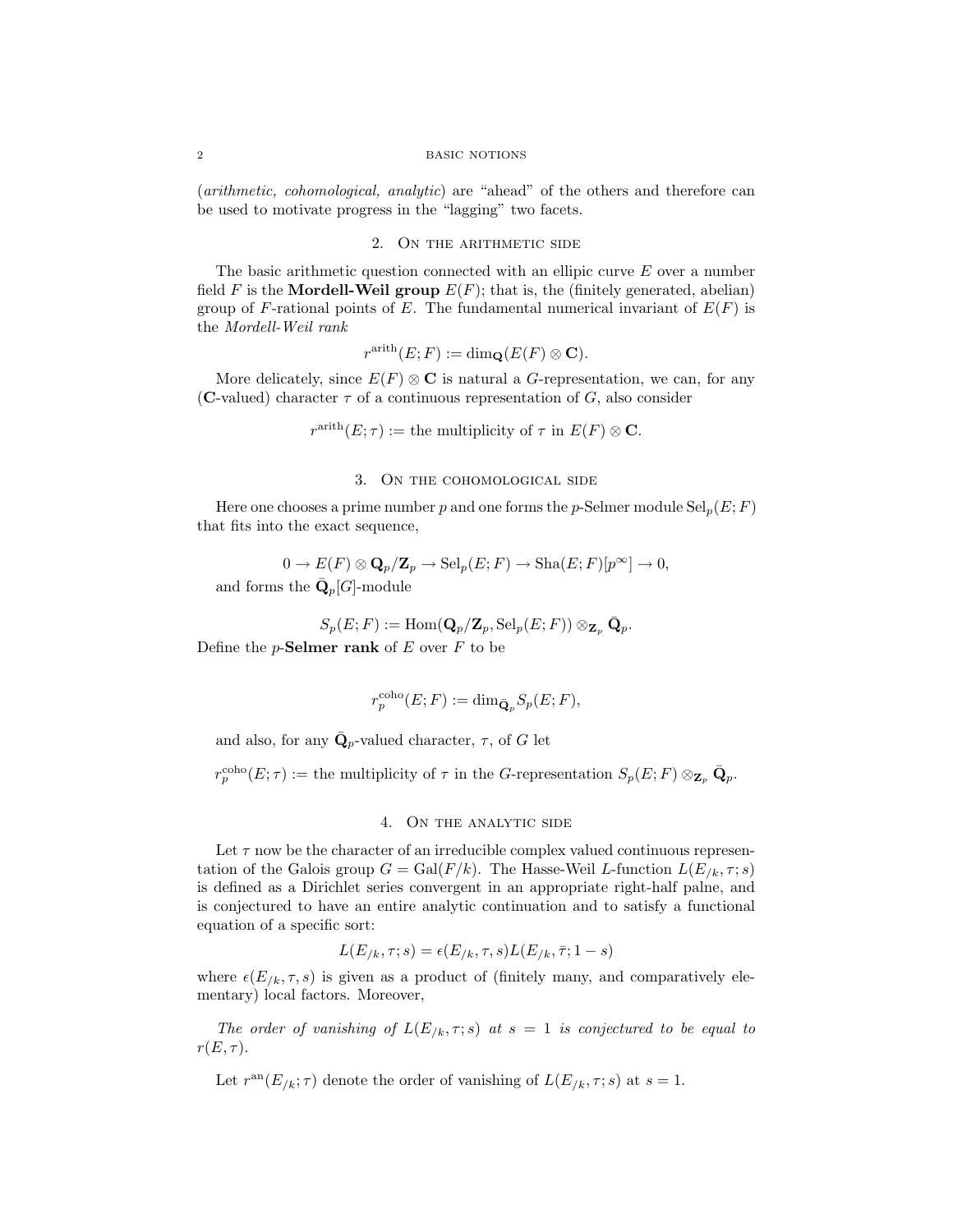Sometimes but not always (rarely, in fact) one can actually establish the analytic continuation and functional equation mentioned above. But whether or not this functional equation is proved, one can make perfectly explicit, in many cases, the expected  $\epsilon(E_k, \tau, s)$  that should occur in the functional equation, and also the corresponding local factors.

#### 5. Change of Sign and Parity

We shall be interested in the *parity* of the three versions of *rank* described above, and more specifically, in *changes of parity*. To give vocabulary for this, let  $\tau$  and  $\tau'$ be two irreducible representation of the Galois group over  $k$  (what the value field of these representations should be will be discussed in a moment) and put:

- $\delta^{\text{arith}}(E_{/k}; \tau, \tau') := r^{\text{arith}}(E_{/k}, \tau) r^{\text{arith}}(E_{/k}, \tau') \text{ modulo } 2,$
- $\delta^{an}(E_{/k}; \tau, \tau') := r^{an}(E_{/k}, \tau) r^{an}(E_{/k}, \tau') \text{ modulo } 2,$
- $\delta_p^{\text{coho}}(E_{/k}; \tau, \tau') := r_p^{\text{coho}}(E_{/k}, \tau) r_p^{\text{coho}}(E_{/k}, \tau') \text{ modulo } 2.$

In the first two bullets above, the  $\tau$  and the  $\tau'$  are **C**-valued characters, while in the last bullet they should be taken to be either  $Q_p$ -valued, or  $\mathbf{C}_p$ -valued characters.

Nevertheless, it makes sense to formulate the blanket conjecture that all three  $\delta(E_{/k}; \tau, \tau')$ 's are

(1) independent of the  $G_{\mathbf{Q}}$ -conjugacy class of the  $\tau$  and the  $\tau'$ ,

#### and

### (2) "equal."

—

Here (1) is reasonable, given that the  $r^{\text{arith}}(E_{/k}; \tau)$  and  $r^{\text{arith}}(E_{/k}; \tau')$  count the multiplicities of irreducible representation in a representation defined over Q, allowing (2) to make sense, since although we cannot make a natural identification of irreducible representations defined over **C** with those defined over  $\bar{\mathbf{Q}}_p$ , we can indeed find a natural identification of  $G_{\mathbf{Q}}$ -conjugacy classes of irreducible representations defined over  $C$  with  $G_{Q}$ -conjugacy classes of irreducible representations defined over  $\bar{\mathbf{Q}}_p$ .

In the race for understanding, you would naively think that  $\delta^{an}$  lags very much behind the other two quantities, since—at the very least–the other two quantities have a rigorous definition, while the very existence of the quantity  $\delta^{an}$  depends on the conjectured analytic continuation of L-functions, and this conjecture has been verified in very few cases. Nevertheless . . .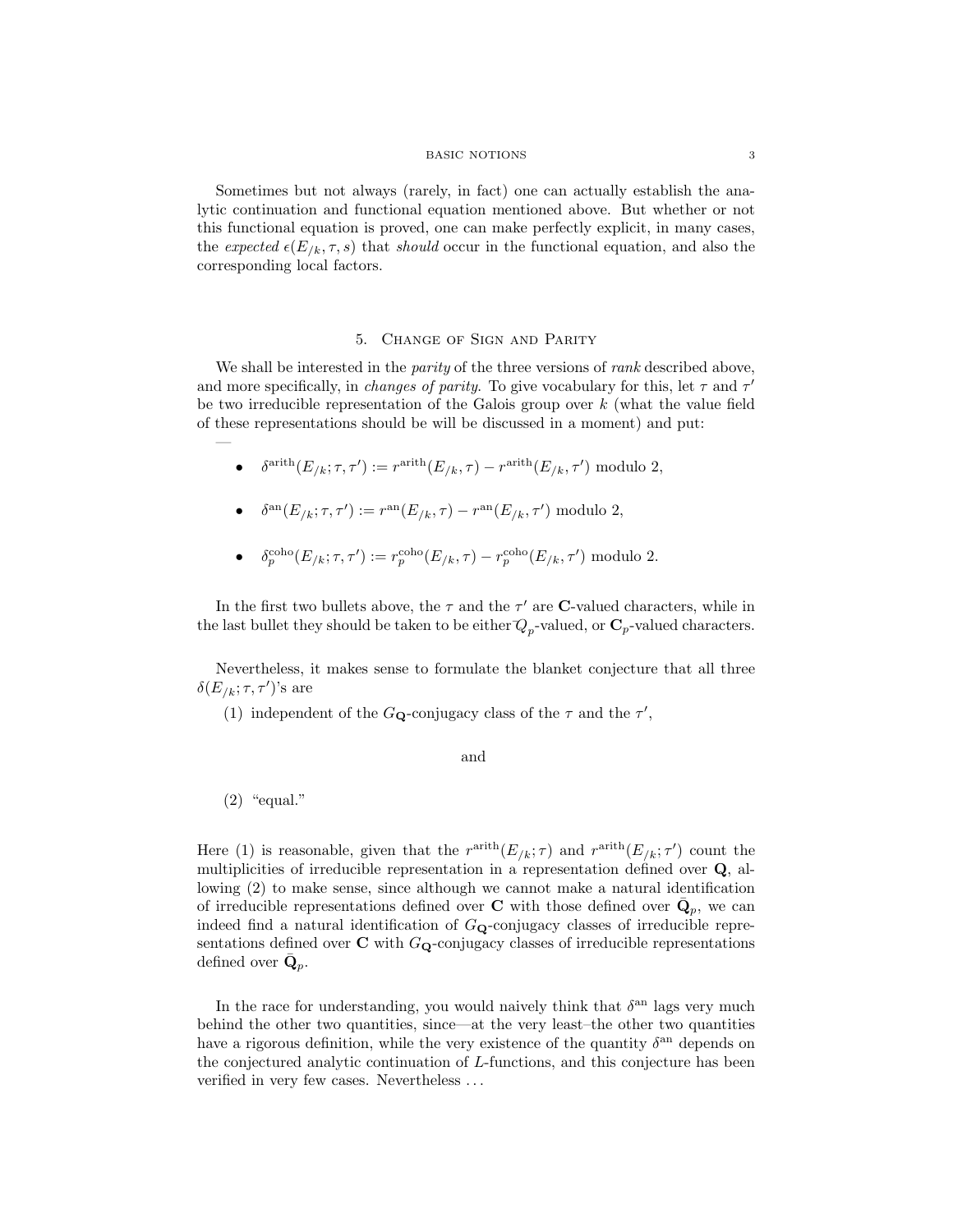# 6. A SEMI-LOCAL THEORY FOR  $\delta^{\rm an}$

Things simplify when the character of our **C**-valued repesentation  $\tau$  is *real-valued* for then the expected functional equation reads:

$$
L(E_{/k}, \tau; s) = \epsilon(E_{/k}, \tau, s) L(E_{/k}, \tau; 2 - s)
$$

from which we immediately see that the value of the local factor  $\epsilon(E_k, \tau, s)$  at  $s = 1$ is  $\pm 1$ . This sign is called the root number  $W(E_{/k}, \tau)$  and governs the parity of the order of vanishing of  $L(E_{/k}, \tau; s)$  at  $s = 1$ : if  $W(E_{/k}, \tau) = +1$  then  $L(E_{/k}, \tau; s)$ has a zero of even order at  $s = 1$ . If  $W(E_{/k}, \tau) = -1$  then  $L(E_{/k}, \tau; s)$  has a zero of odd order, and in particular it is zero, at  $s = 1$ . For a discussion of root numbers of elliptic curves, see, for example, section 3 of Rohrlich's Compositio article Galois theory, elliptic curves, and root numbers, Compositio Mathematica 100 (1996) 311-349.

In discussing the passage from global to local, it is (at least notationally) useful to work with the more general " Galois extensions of étale algebras" as discussed in Bourbaki, rather than considering only Galois field extensions. Specifically, if  $F/k$  is our global field extension with Galois group G and if v is a place of k, we will happily work with the étale  $k_v$ -algebra  $F_v := F \otimes_k k_v$  viewed and  $F_v/k_v$ we view as Galois extension with Galois group G. With this understanding, if  $\tau$ is an irreducible representation of  $G = \text{Gal}(F/k)$  we denote by  $\tau_v$  the very same representation  $\tau$ , but where we are thinking of G as  $Gal(F_v/k_v)$ .

With these conventions, the global root number  $W(E_{k}, \tau)$  is defined as a product of local root numbers almost all of the local factors being  $+1$ , and all of them being defined in such a way that they are amenable to explicit calculation.

Aside on local constants: The Deligne theory of local constants, over a local field  $k_v$  produce "epsilon-factors"  $\epsilon(\pi, dx, \psi)$  where  $\pi$  is a representation of the Weil-Deligne group, dx is a Haar measure on K and  $\psi$  is an additive character on  $K^*$ , where these factors do depend on these auxilary local choices dx and  $\psi$ . Rohrlich defines his root number by setting

$$
W(E_{/k_v};\tau,\psi):=\frac{\epsilon(\pi(E,\tau),dx,\psi)}{|\epsilon(\pi,dx,\psi)|}
$$

where  $\tau$  is a given Weil-Deligne representation, and  $\pi(E, \tau)$  is defined to be the Weil-Deligne representation that is the tensor product of  $\tau$  with the Weil-Deligne representation associated to  $E_{/k_v}$ . This no longer depends upon the choice of dx, but still depends on  $\psi$ . [Rohrlich fixes his  $\psi$ , though, so he can suppress it from the notation.] Now, however, define for a pair  $\tau$ ,  $\tau'$  of Deligne-Weil representations with the same determinant and real-valued characters the quantity

$$
\delta_v^{\rm an} = \delta_v^{\rm an}(E_{/k_v}; \tau, \tau') ~\in~ \mathbf{Z}/2\mathbf{Z}
$$

by the formula

$$
(-1)^{\delta_v^{\text{an}}} = \frac{W(E_{/k_v}; \tau, \psi)}{W(E_{/k_v}; \tau', \psi)}
$$

which makes sense since the RHS is  $\pm 1$ ; and it is well-defined, independent of either dx or  $\psi$ .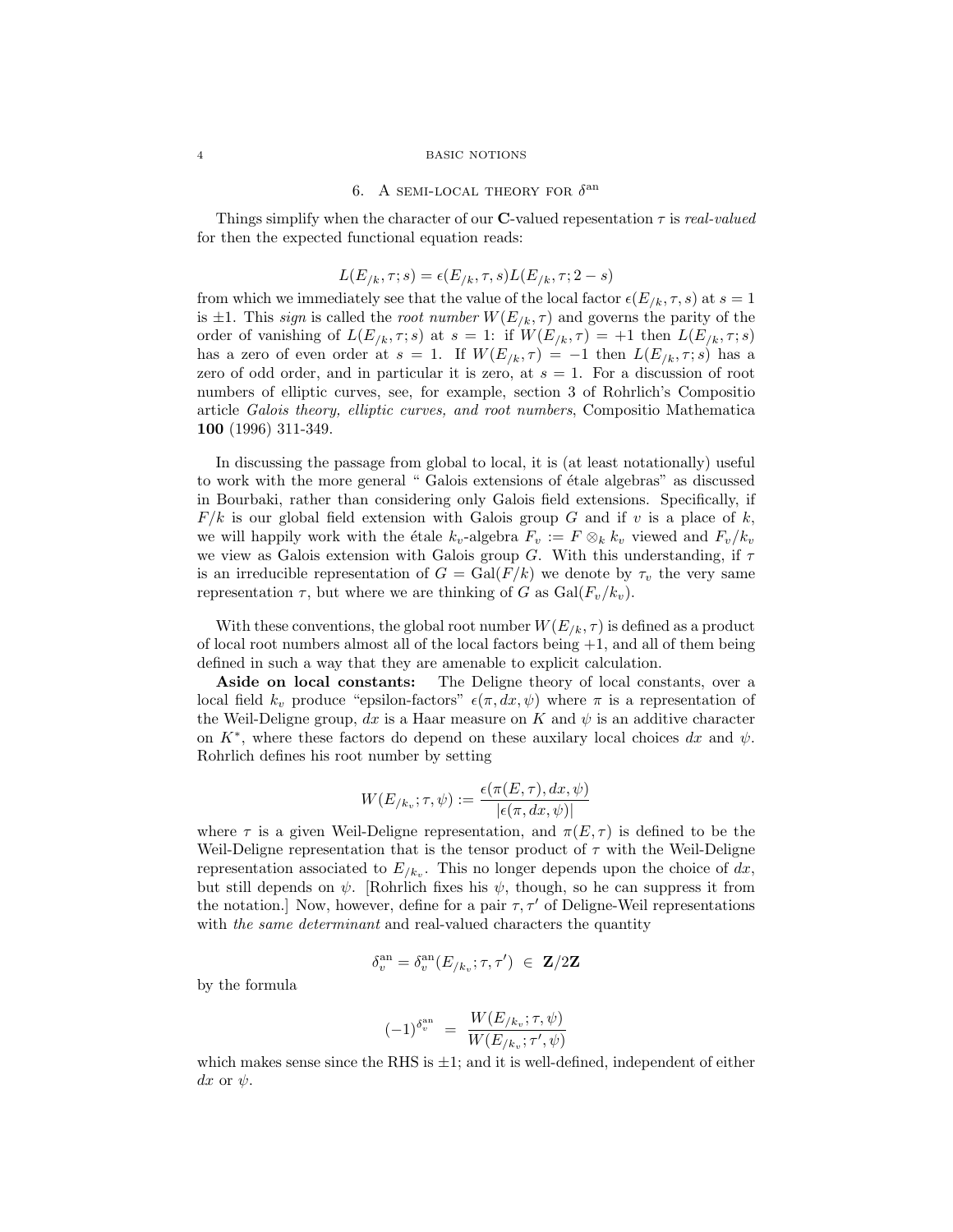For any elliptic curve E over a global field k, and for Galois representations  $\tau$ ,  $\tau'$ of k where  $\tau$  and  $\tau'$  have the same determinant and have real-valued characters, we have that  $\delta_v^{\text{an}}(E_{/k_v}; \tau_v, \tau_v')$  is defined for all places v, vanishes for all but a finite number of places  $v$  of  $k$ , and we have the following conjecture.

#### Conjecture:

$$
\delta^{\text{an}}(E_{/k}; \tau, \tau') = \sum_{v} \delta^{\text{an}}_{v}(E_{/k_v}; \tau_v, \tau'_v).
$$

For fairly general characters  $\tau$ ,  $\tau'$  over k satisfying the above hypotheses we have explicit formulas allowing us to compute change of root number, depending upon change of character. The beauty, here, is that from standard conjectures together with this excursion into the analytic side of things, we get some quite precise expectations regarding how the parity of  $r^{\text{an}}(E, K; \tau)$  and therefore  $r^{\text{arith}}(E, K; \tau)$  and  $r_p(E, K; \tau)$  change (when we pass from one character  $\tau$  to a different character  $\tau'$ , both of the same determinant and with real-valued characters).

We will refer to the above conjecture as giving us a **semi-local theory** for the change of root number  $\delta^{an}(E_{/k}; \tau, \tau').$ 

#### 7. Generalized dihedral field extensions

The type of number field extensions  $F/k$  we will have particular interest in is as follows.

The extension  $F/k$  is assumed to be Galois, and we also assume that there is a quadratic intermediate extension  $K/k$  in  $F/k$  (denote by  $c \in \text{Gal}(K/k)$  the nontrivial automomorphism). Until further notice  $Gal(F/K)$  will be either a finite abelian  $p$ -group (for p an odd prime number) or else an abelian pro-p group. Towards the end of the hour we will be considering more general groups. Letting  $G^{\pm} \subset G$  be the  $\pm$ -eigen-subgroups of the conjugation action of c, and  $F^{\pm}/K$  the subfield of F consisting in elements fixed under  $G^{\mp}$ , we have that F is the composite of  $F^+$  and  $F^-$ , and  $Gal(F^{\pm}/K) = G^{\pm}$ .

We shall be considering characters over  $k$  of the form

$$
\eta = \mathrm{Ind}_k^K(\chi)
$$

where  $\chi$  is a Dirichlet character over K. The necessary and sufficient condition for  $\eta$  to be real-valued is that  $\chi$  be a character belonging to the *minus*-subextension  $F^-/K$ . If  $\chi$  belongs to  $F^-/K$ , let us call  $\chi$  a minus-character.

More striking, though, is the fact that—assuming that the conductor of the realvalued character  $\eta$  is relatively prime to the conductor of E—the root numbers  $W(E, K; \chi)$  do not depend on  $\eta$ . That is,

$$
\delta^{\mathrm{an}}(E_{/k}; \eta, \eta') = 0.
$$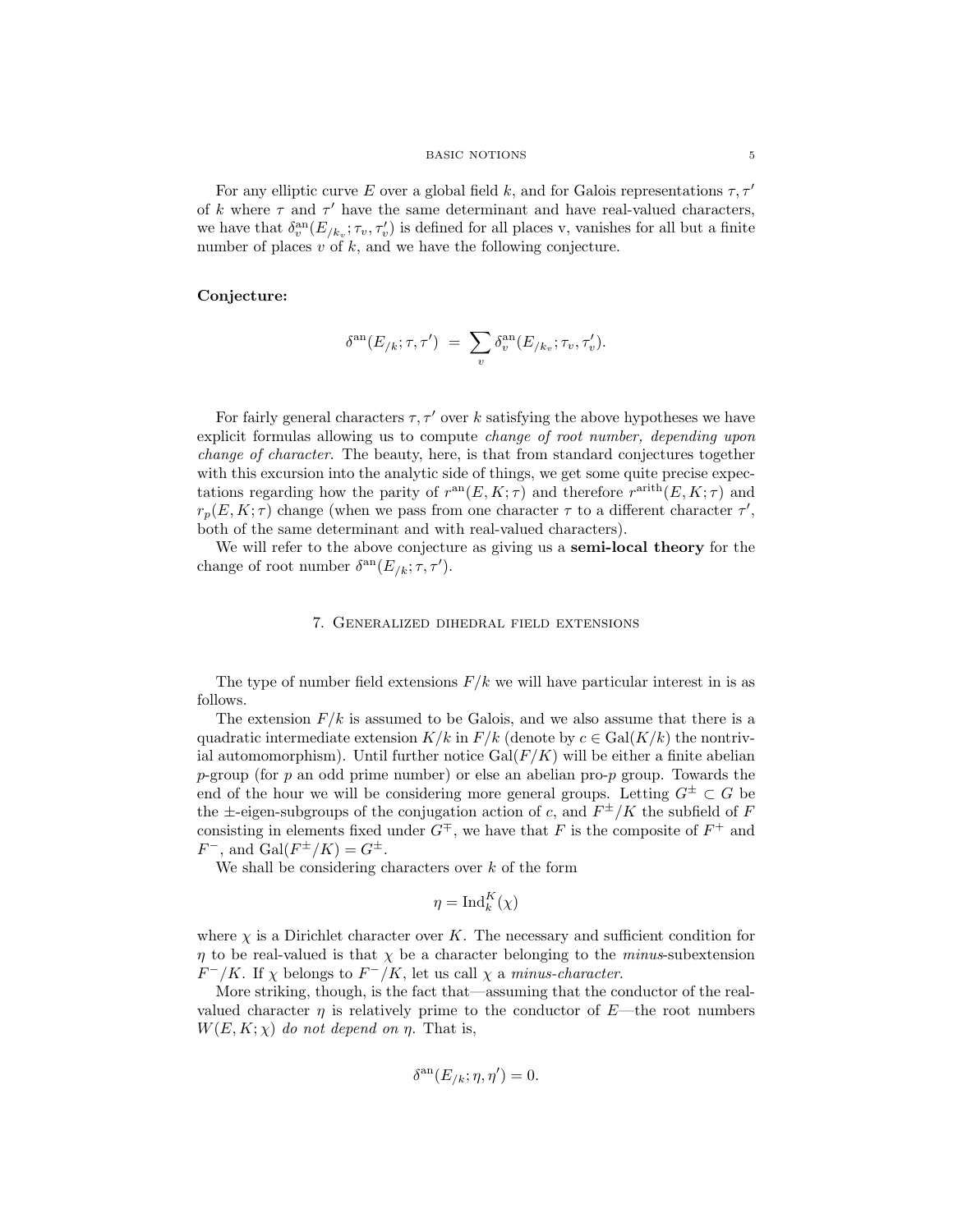8. A "cohomological theory" of (relative) local constants

Karl Rubin and I set ourselves the following problem. Working entirely in the cohomological (i.e. "Selmer") facet and working "unconditionally," (i.e., using no outstanding conjectures) we wish to set up the analogue of a semi-local theory of "relative local constants" that performs the same function cohomologically that the theory of local constants perform (conjecturally) for the analytic theory. That is, we have the following program:

(1) For suitable pairs  $\tau_v, \tau_v'$  define relative local invariants

$$
\delta_{p,v}^{\rm coho}(E_{/k_v};\tau_v,\tau'_v) \;\in\; {\mathbf Z}/2{\mathbf Z}
$$

purely by local cohomological means.

- (2) For any elliptic curve E over a global field k, and for suitable pairs  $\tau$ ,  $\tau'$ prove that  $\delta_{p,v}^{\text{coho}}(E_{/k_v}; \tau_v, \tau_v')$  vanishes for all but a finite number of places  $v$  of  $k$ .
- (3) Prove that when the relative local invariants are defined we have the local to global equation

$$
\delta^{\mathrm{coho}}(E_{/k}; \tau, \tau') = \sum_{v} \delta_{p,v}^{\mathrm{coho}}(E_{/k_v}; \tau_v, \tau'_v).
$$

(4) Give explicit computations of the relative local invariants.

We feel we have made progress in setting up such a theory in the generalized dihedral context. We fix a quadratic extension of number fields  $K/k$ .

(1) (Local Invariants) For a place v of K, an elliptic curve  $E_v/k_v$  and a local minus-Dirichlet character  $\chi_v$  over  $K_v$  we define the *arithmetic (relative)* local invariant

$$
\delta_{p,v}^{\rm coho}(E_v,k_v;\eta_v) \in \mathbf{Z}/2\mathbf{Z}
$$

where  $\eta = \text{Ind}_{k}^{K}(\chi)$  as in the previous section. I'll give the definition in a moment; these  $\delta_{p,v}^{\text{coh}}$ 's will be "cohomological analogues" of the  $\delta_v^{\text{an}}$ 's we have previously discussed.

We prove, via "visiblity methods," the following

(2) **(Global sign as a sum of local signs)** If  $E/K$  is an elliptic curve, and  $\chi, \chi'$  are global Dirichlet minus-characters of K, then the corresponding local invariants  $\delta_{p,v}^{\text{coho}} = \delta_{p,v}^{\text{coho}}(E/k_v, \eta_v, \eta'_v)$  vanish for all but finitely many places v. Moreover, we have the formula

$$
\delta^{\rm coho}(E_{/k}; \eta, \eta') = \sum_{v} \delta^{\rm coho}_{p,v}(E/k_v, \eta_v, \eta'_v)
$$

(3) (**Computability**) The local invariants  $\delta_v^{\text{colo}}$  are reasonably computable, and when we do actually make the computation they conform to the expectations we have using the analytic theory as heuristic.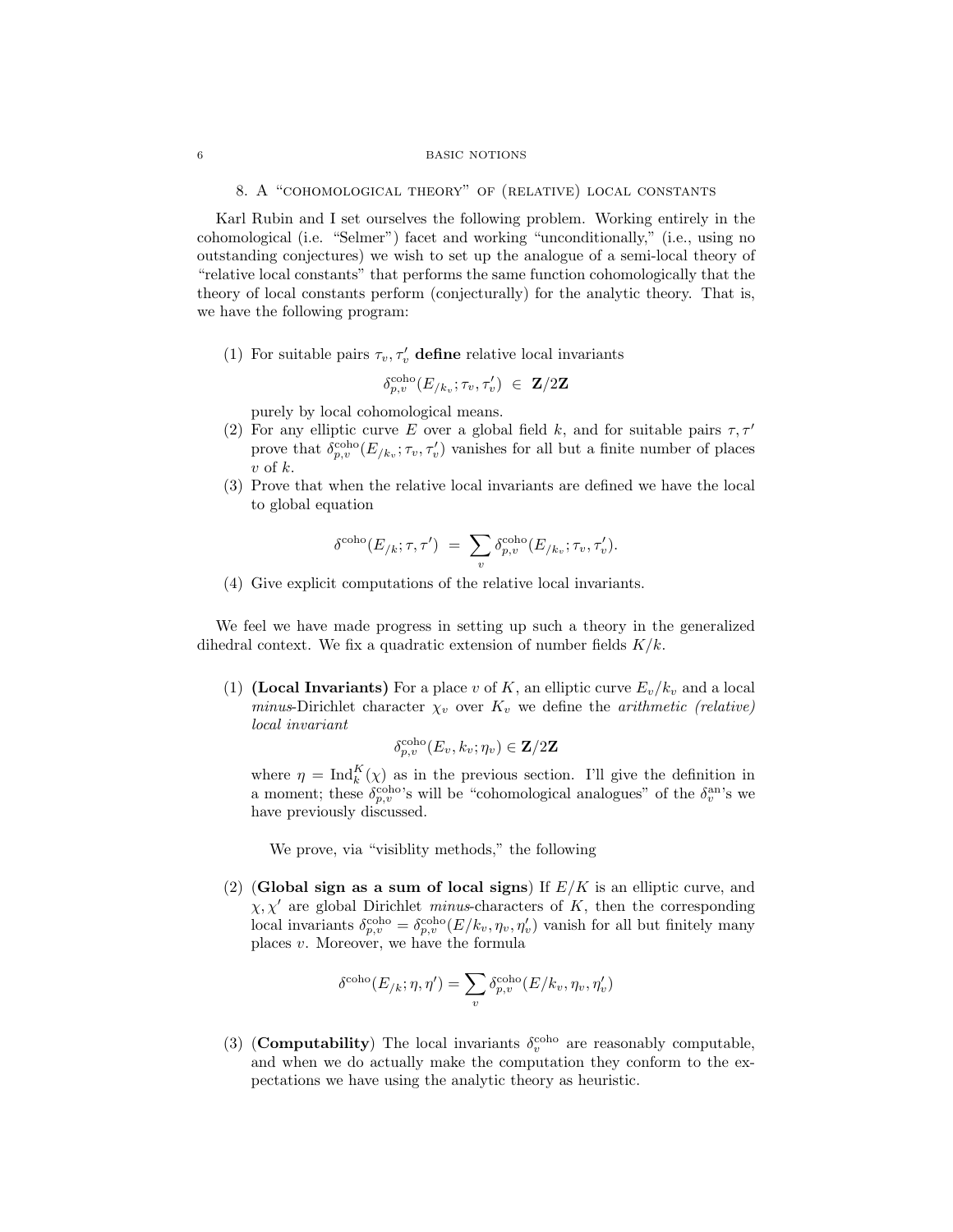In particular, we obtain as corollary:

Corollary: Let  $F^-/K$  be an abelian p-extension that is a minus-extension in the sense defined above and that is unramified at all primes where  $E$  has bad reduction and all primes above p split in  $K/k$ . If  $r_p(E, K)$  is odd, then  $r_p(E, F^-) \ge$  $[F^- : K].$ 

#### 9. Discussion of previous results

Cornut-Vatsal, Nekovár, Skinner-Urban

### 10. Definition of the local invariants

In our article, Rubin and I define these invariants in somewhat greater generality, but to get the idea, suppose given an odd prime number  $p$ , a local field  $K_v$ , an elliptic curve E over  $K_v$ , and a cyclic extension  $L_w/K_v$  of order a power of p.

By the Weil trace of E relative to the Galois extension  $L_w/K_v$ , denoted  $Tr_{L_w/K_v}(E)$ , we mean the abelian variety over  $K_v$  of dimension  $[L_w:K_v]$  which is characterized functorially as that abelian variety whose group of R-valued points, for any  $K_v$ -algebra R, are given by:

# $Tr_{L_w/K_v}(E)(R) := E(R \otimes_{K_v} L_w).$

There is a natural action of  $G = \text{Gal}(L_w/K_v)$  on  $E(R \otimes_{K_v} L_w)$  as group of automorphisms and hence on the abelian variety  $Tr_{L_w/K_v}(E)$  (over  $K_v$ ). By the  $L_w/K_v$ -twist of E we mean the abelian subvariety  $A := E_{L_w/K_v}$  defined over  $K_v$ of the Weil trace of  $E$ ,

$$
A \subset Tr_{L_w/K_v}(E),
$$

that is characterized by the following properties:

- A is stable under the action of  $G$ ,
- $G$  acts faithfully on  $A$ ,
- $\bullet$  A is a simple abelian variety.

If the order of the cyclic group G is  $p^{\nu}$  and R is the unique integral domain quotient of **Z**[G] on which G act faithfully, then  $R \cong \mathbf{Z}[\zeta_{p^{\nu}}]$  where  $\zeta_{p^{\nu}}$  is a primitive p<sup>v</sup>-th root unity. The  $L_w/K_v$ -twist of E  $E_{L_w/K_v}$  inherits, from the action of G, an action of the ring  $R$  as ring of endomorphisms.

Let  $\pi = (1 - \zeta_{p^{\nu}})$ . One proves:

$$
E[p] = E_{L_w/K_v}[\pi],
$$

this equality, of  $\mathbf{F}_p$ -vector spaces with Galois action, taking place in  $Tr_{L_w/K_v}(E)[p]$ .

The Kummer cohomology exact sequence for E, coming from

$$
0 \to E[p] \to E \xrightarrow{p} E \to 0
$$

gives us an  $\mathbf{F}_p$ -vector subspace,

$$
\mathcal{E} := E(K_v)/pE(K_v) \hookrightarrow H^1(K_v, E[p]),
$$

and the Kummer cohomology exact sequence for  $E_{L_w/K_v}$  coming from

$$
0 \to E_{L_w/K_v}[\pi] \to E_{L_w/K_v} \xrightarrow{\pi} E_{L_w/K_v} \to 0
$$